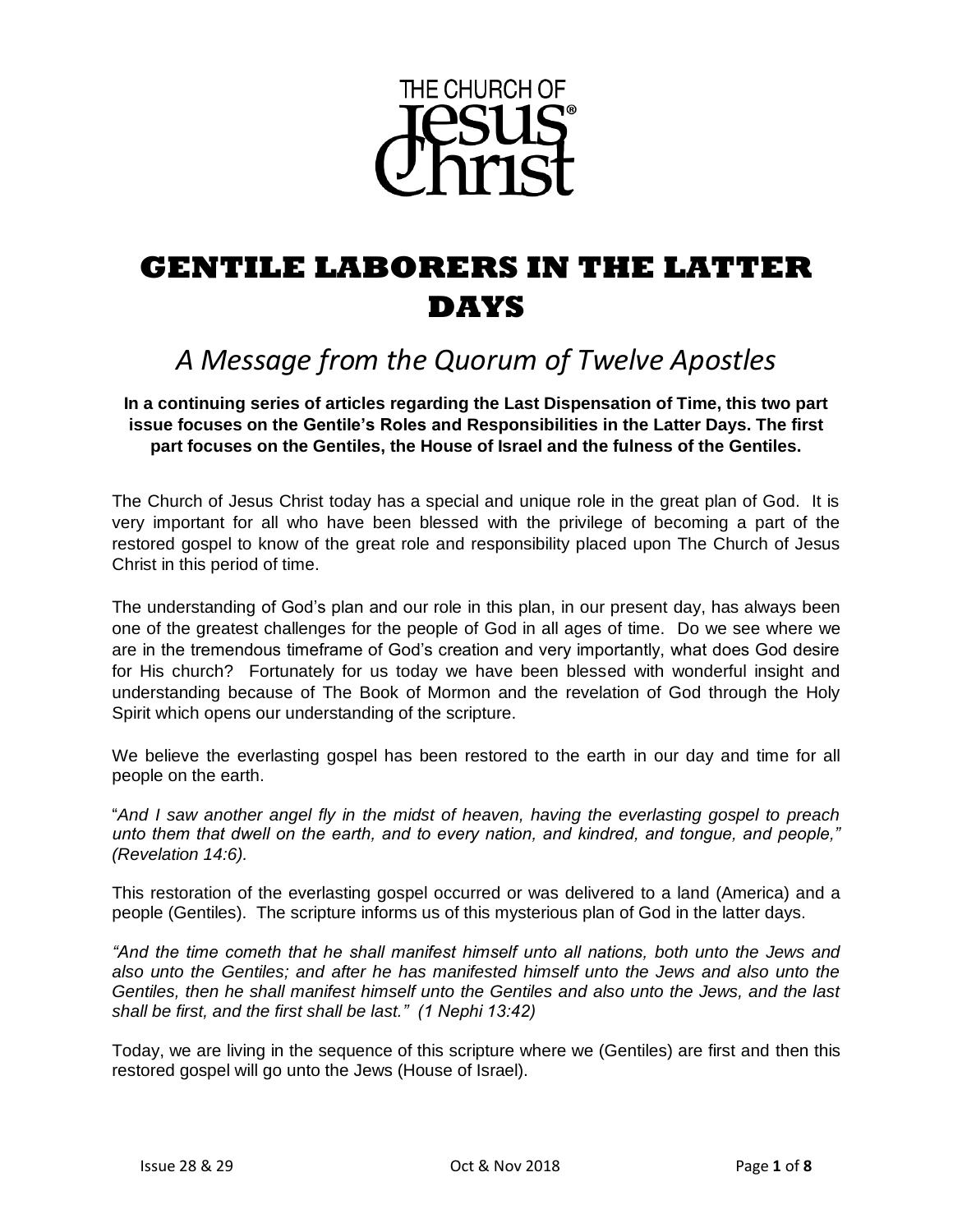#### **Gentiles versus House of Israel**

The everlasting gospel is for all people. In the latter days, the responsibility and indeed, the blessings of God to the Gentiles are very great. This responsibility and blessing continues throughout the latter days.

*But behold, thus saith the Lord God: When the day cometh that they shall believe in me, that I am Christ, then have I covenanted with their fathers that they shall be restored in the flesh, upon the earth, unto the lands of their inheritance. And it shall come to pass that they shall be gathered in from their long dispersion, from the isles of the sea, and from the four parts of the*  earth; and the nations of the Gentiles shall be great in the eyes of me, saith God, in carrying *them forth to the lands of their inheritance. Yea, the kings of the Gentiles shall be nursing fathers unto them, and their queens shall become nursing mothers; wherefore, the promises of the Lord are great unto the Gentiles, for he hath spoken it, and who can dispute? (2 Nephi 10:7 - 9)*

*And after our seed is scattered the Lord God will proceed to do a marvelous work among the Gentiles, which shall be of great worth unto our seed; wherefore, it is likened unto their being nourished by the Gentiles and being carried in their arms and upon their shoulders. And it shall also be of worth unto the Gentiles; and not only unto the Gentiles but unto all the house of Israel, unto the making known of the covenants of the Father of heaven unto Abraham, saying: In thy seed shall all the kindreds of the earth be blessed. (1 Nephi 22:8 - 9)*

God has designated a special work (and special blessings) for the Gentiles in the latter days – in our day and well into the future. The great work of the Gentiles in the latter days must not be overlooked or diminished as we anticipate the future glories of God's plan. The *"marvelous work"* is certainly not just the Book of Mormon coming forth and the Church being established. The scriptures make it clear that blessings and work of the Gentiles extend through the completion of the full recovery of the House of Israel back to a belief in Christ. There are tremendous events yet in the future for the Gentile people as God's *"marvelous work"* continues to unfold.

*But if they* (Gentiles) *will repent and hearken unto my words, and harden not their hearts, I will establish my church among them, and they shall come in unto the covenant and be numbered among this the remnant of Jacob, unto whom I have given this land for their inheritance; And they shall assist my people, the remnant of Jacob, and also as many of the house of Israel as shall come, that they may build a city, which shall be called the New Jerusalem. And then shall they assist my people that they may be gathered in, who are scattered upon all the face of the land, in unto the New Jerusalem. (3 Nephi 21:22 - 24)*

We need to understand that the latter-day work begins with the Gentile people receiving and holding the truth of God. But the plan of the latter days is not exclusive to any one group of people. God's plan and purpose in the latter days is completely inclusive. The scripture says, *"…unto them that dwell on the earth…" (Rev 14:6).* That is a totally inclusive declaration. The scriptures show the blessings of God unto the Gentile people will extend until the end of creation. In God's kingdom there is only one King and He is Jesus Christ. Jesus Christ is the one and only reason for the restoration. There is no 'us' versus 'them' (Gentile versus House of Israel) in God's kingdom. We are all one in Christ.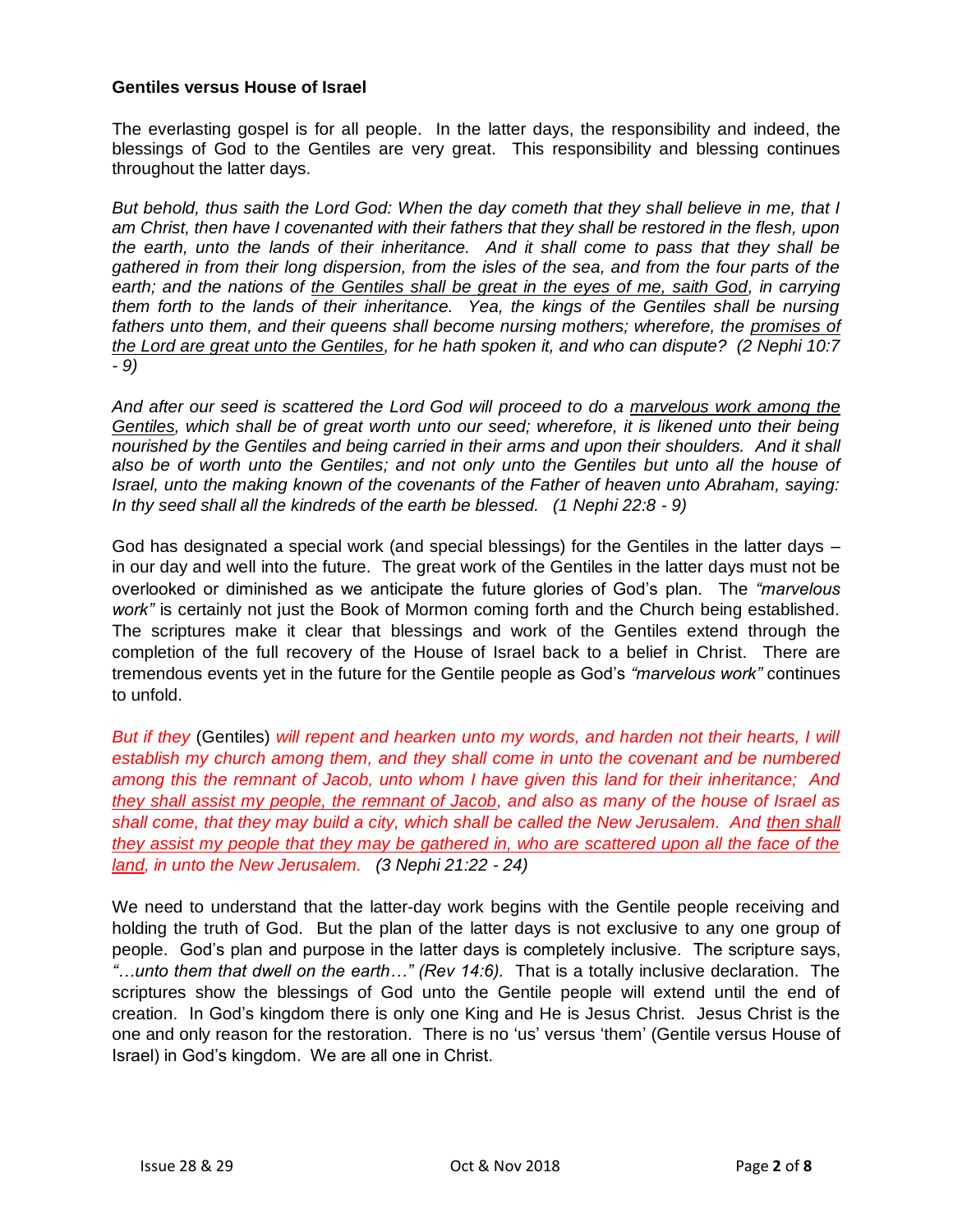#### **Fulness of Gentiles (Fulness of Gospel)**

*"And now, the thing which our father meaneth concerning the grafting in of the natural branches through the fulness of the Gentiles, is, that in the latter days, when our seed shall have dwindled in unbelief, yea, for the space of many years, and many generations after the Messiah shall be manifested in body unto the children of men, then shall the fulness of the gospel of the Messiah come unto the Gentiles, and from the Gentiles unto the remnant of our seed—" (1 Nephi 15:13)*

Understanding the term – Fulness of the Gentiles – is very important for our topic and ultimately wisdom in understanding the future events spoken of in the scriptures. Jesus spoke about this subject when He was with the Nephites on the land of America.

*…that these sayings which ye shall write shall be kept and shall be manifested unto the Gentiles, that through the fulness of the Gentiles, the remnant of their seed, who shall be scattered forth upon the face of the earth because of their unbelief, may be brought in, or may be brought to a knowledge of me, their Redeemer. And then will I gather them in from the four quarters of the earth; and then will I fulfil the covenant which the Father hath made unto all the people of the house of Israel. (3 Nephi 16:4 - 5)*

Part of the 'Fulness of the Gentiles' is The Book of Mormon coming forth to the Gentiles.

*And blessed are the Gentiles, because of their belief in me, in and of the Holy Ghost, which witnesses unto them of me and of the Father. Behold, because of their belief in me, saith the Father, and because of the unbelief of you, O house of Israel, in the latter day shall the truth come unto the Gentiles, that the fulness of these things shall be made known unto them. (3 Nephi 16:6 - 7)*

A significant part of the 'Fulness of the Gentiles' is knowledge of the truth of God. It is a knowledge of the everlasting gospel restored on the earth, for the last time, to all nations. It is a knowledge of the true points of the doctrine of Jesus Christ. It is a knowledge of God's great plan and purpose to restore a remnant of the entire House of Israel back to a true worship of God. It is a knowledge that God will establish His spiritual Kingdom on earth (Zion). It is a knowledge that in God's plan, the Gentiles have a great role to play in all these events. The Apostle Paul was one who understood the impact and significance of this 'Fulness' in the latter days.

*"Now if the fall of them* (House of Israel) *be the riches of the world, and the diminishing of them the riches of the Gentiles; how much more their fulness? (Romans 11:12) "For if the casting away of them* (House of Israel) *be the reconciling of the world, what shall the receiving of them be, but life from the dead? (Romans 11:15)*

The knowledge that has been given to the Gentiles will eventually impact the entire world. The 'Fulness of the Gentiles' is one of – and perhaps – the greatest blessing that the Gentiles, and indeed the world, will receive. The Apostle Paul makes the statement it is as impactful as the dead coming back to life. It is understanding God and the plans of God for His creation in our time. What a special blessing and honor given by God to us today.

Because this knowledge is so precious and special to the world, there is also a great warning given to the Gentiles. Jesus said, *"…and if they shall do all those things, and shall reject the*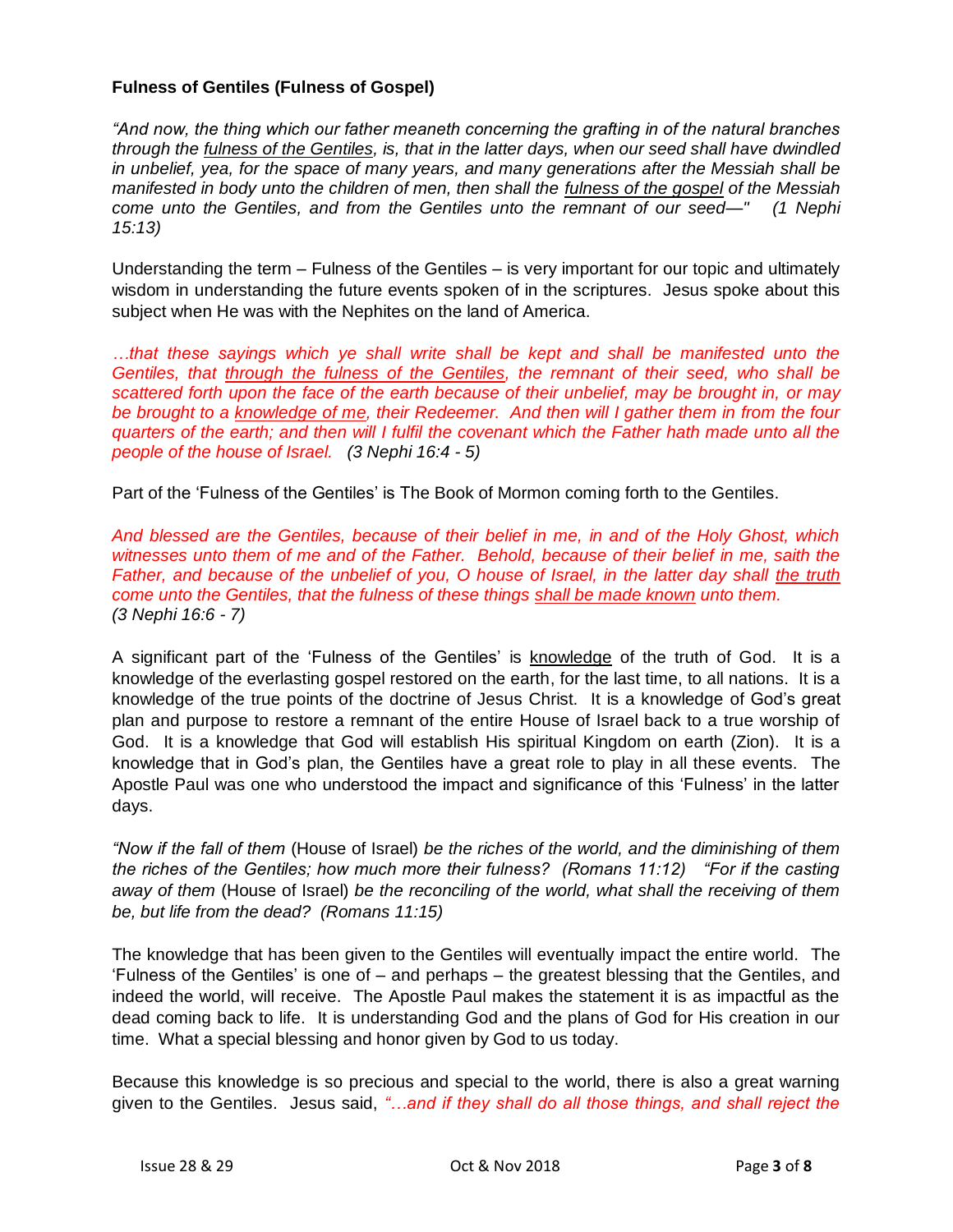fulness of my gospel, behold, saith the Father, I will bring the fulness of my gospel from among *them." (3 Nephi 16:10)*

Just as in all periods of time, great knowledge brings with it great responsibility. There is a work to be done. A work by God certainly, but also a great work by the Gentiles who possess this knowledge.

**Part 2 will continue on this topic, focusing on five unique responsibilities of the Gentiles and a warning.**

**To learn more about** *The Church of Jesus Christ,* **with Headquarters in Monongahela, PA, please visit our web site. The World Operations Center for world-wide missionary efforts is in Greensburg, PA**

**[www.thechurchofjesuschrist.org](http://www.thechurchofjesuschrist.org/)**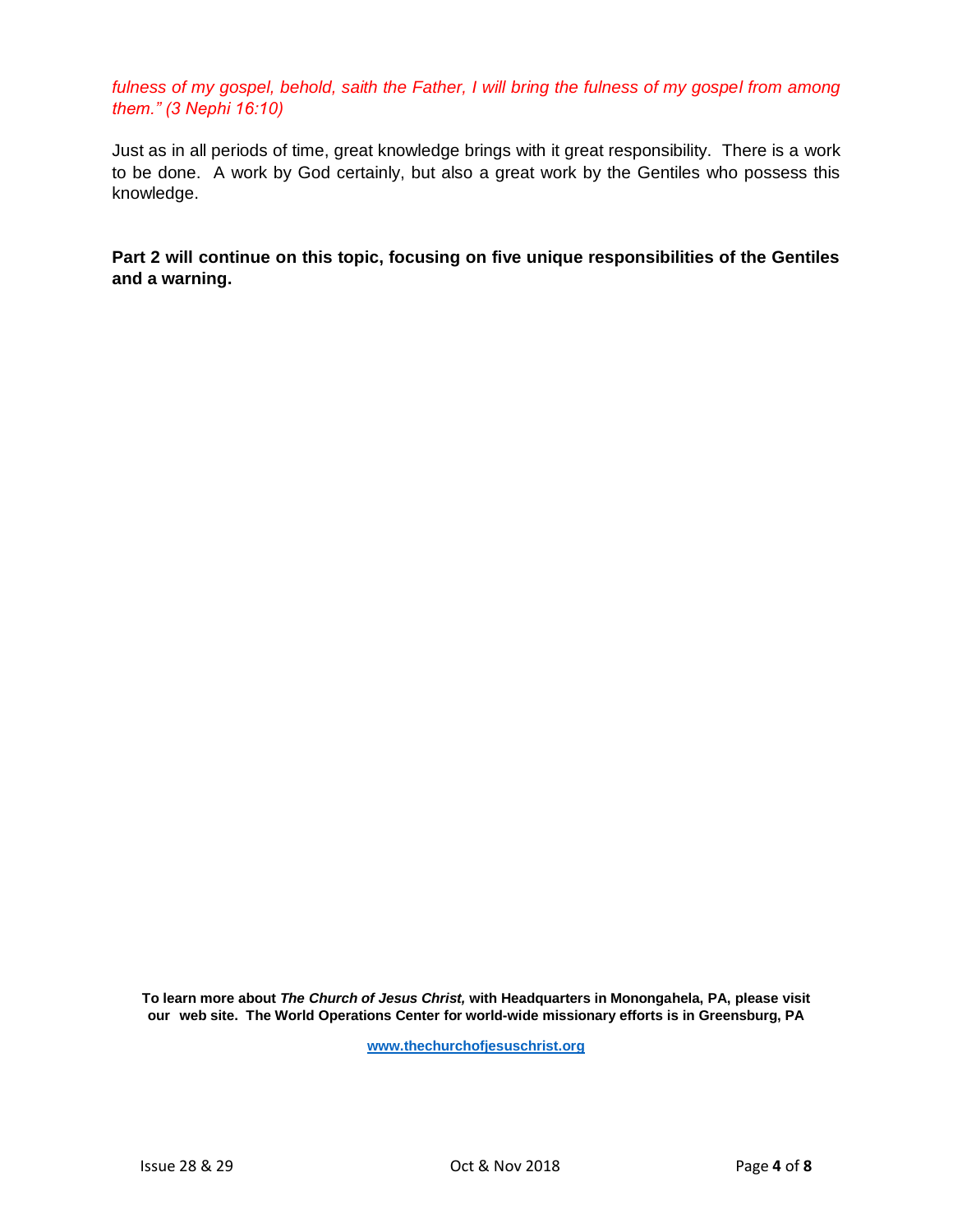

# **GENTILE LABORERS IN THE LATTER DAYS**

## *A Message from the Quorum of Twelve Apostles*

**In the continuing series of articles regarding the Last Dispensation of Time, part 2 of this topic focuses on the Gentile's Roles and Responsibilities in the Latter Days and the five unique responsibilities of the Gentiles as well as a warning.**

#### **Five Responsibilities of the Gentiles**

#### **A - The Church of Jesus Christ**

The Church of Jesus Christ has been established by God in these final days of God's creation. The Church today is in the hands of the Gentiles to keep and oversee the pure doctrine of Jesus Christ.

*"But if they* (Gentiles) *will repent and hearken unto my words, and harden not their hearts, I will establish my church among them… (3 Nephi 21:22)*

*"And this is my doctrine, and it is the doctrine which the Father hath given unto me; and I bear*  record of the Father, and the Father beareth record of me, and the Holy Ghost beareth record of *the Father and me; and I bear record that the Father commandeth all men, everywhere, to repent and believe in me." (3 Nephi 11:32)*

Even though there is still much disputation and doctrinal controversy in Christianity today. The restoration of Jesus Christ's doctrine in simplicity and purity is in our hands. Let us be diligent to keep The Church of Jesus Christ as Jesus delivered it to mankind.

### **B - Help and Care for House of Israel – temporal**

A huge responsibility today for the Gentiles is the temporal care for the House of Israel on the land of America. The Book of Mormon clearly describes this work.

*"Thus saith the Lord God: Behold, I will lift up mine hand to the Gentiles, and set up my standard to the people; and they shall bring thy sons in their arms, and thy daughters shall be carried upon their shoulders." (1 Nephi 21:22)*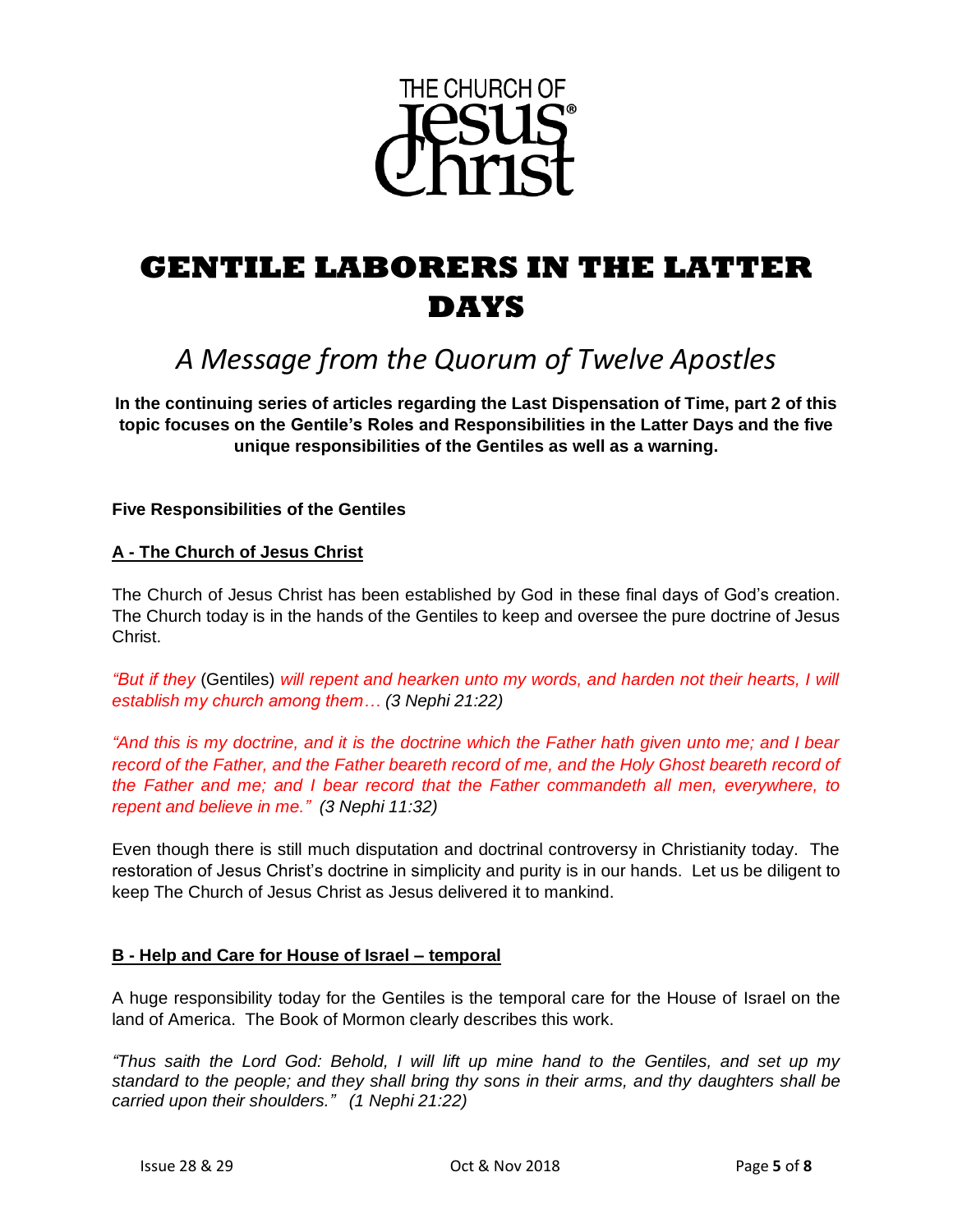*"Nevertheless, after they* (House of Israel) *shall be nursed by the Gentiles, and the Lord has lifted up his hand upon the Gentiles and set them up for a standard, and their children have been carried in their arms, and their daughters have been carried upon their shoulders, behold these things of which are spoken are temporal; for thus are the covenants of the Lord with our fathers; and it meaneth us in the days to come, and also all our brethren who are of the house of Israel." (1 Nephi 22:6)*

Once again the scripture describes the Lord establishing His Church among the Gentiles. The scripture states that the Lord sets up a standard which is The Church of Jesus Christ. Then, there is a work that is accomplished by the Gentiles which is a temporal, or natural work among the House of Israel. This temporal help is a physical assistance. We are directed to pray for Israel.

*"And now behold, this I speak unto their seed, and also to the Gentiles who have care for the house of Israel, that realize and know from whence their blessings come. For I know that such will sorrow for the calamity of the house of Israel; yea, they will sorrow for the destruction of this people; they will sorrow that this people had not repented that they might have been clasped in the arms of Jesus." (Mormon 5:10 - 11)*

But even more than prayer and concern, we must labor for the welfare of the House of Israel. We must assist them with friendship, with love, and with physical assistance where possible. We as Gentiles must love them to the point that we see them as part of our own family. In our own families, we carry and hold our children dear to us. We do all we can to keep them from danger and harm. The House of Israel are as the children of the Gentiles today. We must and we will carry them to Christ.

### **C - Deliver the Gospel**

*"And now, I would prophesy somewhat more concerning the Jews and the Gentiles. For after the book of which I have spoken shall come forth, and be written unto the Gentiles, and sealed up again unto the Lord, there shall be many which shall believe the words which are written; and they shall carry them forth unto the remnant of our seed." (2 Nephi 30:3)*

*"And I would, my brethren, that ye should know that all the kindreds of the earth cannot be blessed unless he shall make bare his arm in the eyes of the nations. Wherefore, the Lord God will proceed to make bare his arm in the eyes of all the nations, in bringing about his covenants and his gospel unto those who are of the house of Israel." (1 Nephi 22:10 - 11)*

*"And the Lord will set his hand again the second time to restore his people from their lost and*  fallen state. Wherefore, he will proceed to do a marvelous work and a wonder among the *children of men. Wherefore, he shall bring forth his words unto them, which words shall judge them at the last day, for they shall be given them for the purpose of convincing them of the true Messiah, who was rejected by them;… " (2 Nephi 25:17 - 18)*

These verses are just a small sampling of the scriptures that describes the great work and responsibility of the Gentiles to take the 'Fulness of the Gospel' to the House of Israel. We are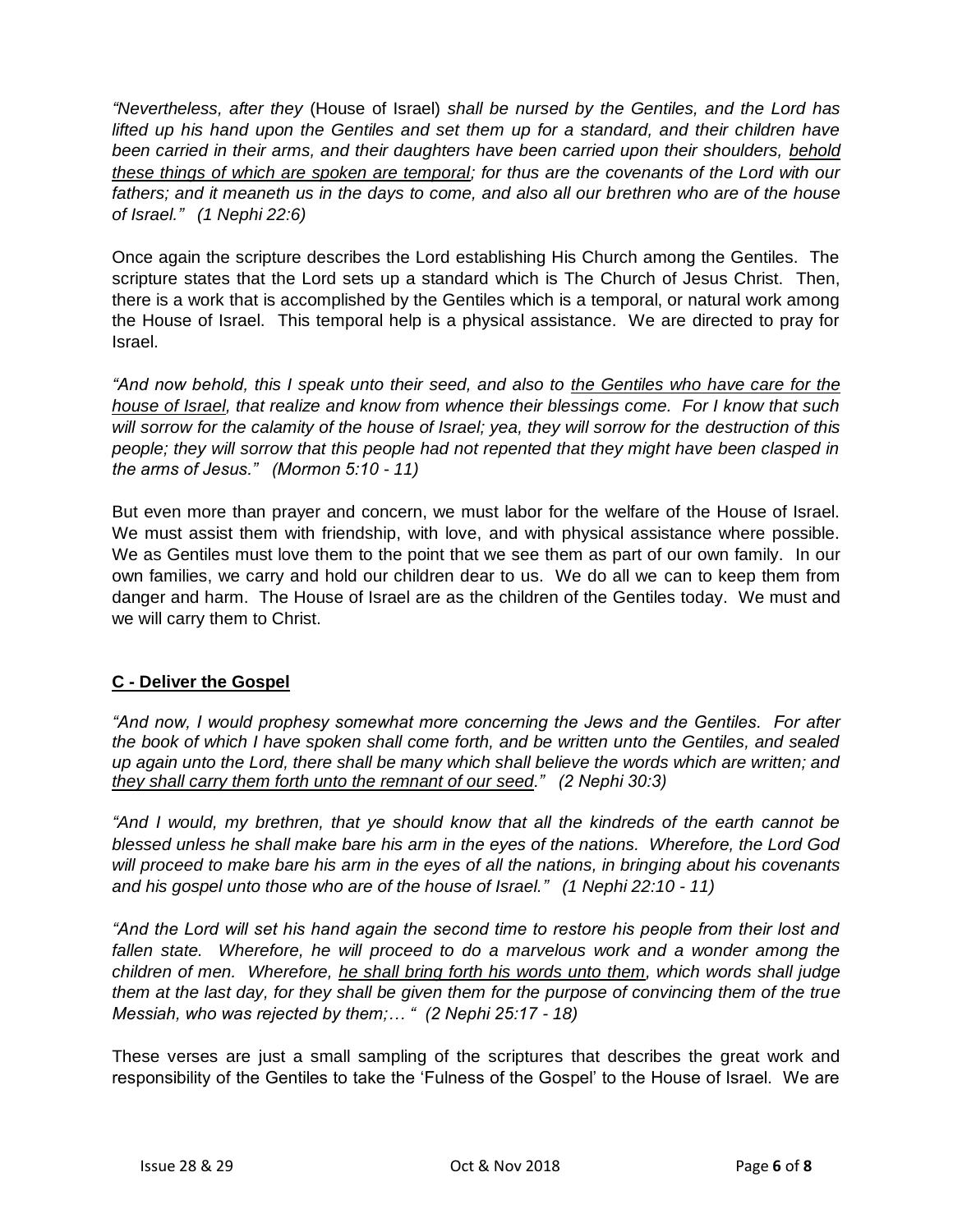tasked with delivering the truth of Jesus Christ and the great plan of God, through God's word to the House of Israel.

*"And the gospel of Jesus Christ shall be declared among them; wherefore, they shall be restored unto the knowledge of their fathers, and also to the knowledge of Jesus Christ, which was had among their fathers. And then shall they rejoice; for they shall know that it is a blessing unto them from the hand of God;…" (2 Nephi 30:5-6)*

What gospel? The everlasting gospel of Jesus Christ that was restored to the Gentiles. What knowledge? The knowledge of Jesus Christ and His wonderful plan in the latter days. This is the work of God today. This is the work of The Church of Jesus Christ today.

#### **D - Assist in the Recovery of the House of Israel**

*"And then shall the work of the Father commence at that day, even when this gospel shall be preached among the remnant of this people. Verily I say unto you, at that day shall the work of the Father commence among all the dispersed of my people, yea, even the tribes which have been lost, which the Father hath led away out of Jerusalem. Yea, the work shall commence among all the dispersed of my people, with the Father to prepare the way whereby they may come unto me, that they may call on the Father in my name. Yea, and then shall the work commence, with the Father among all nations in preparing the way whereby his people may be gathered home to the land of their inheritance. And they shall go out from all nations; and they shall not go out in haste, nor go by flight, for I will go before them, saith the Father, and I will be their rearward. (3 Nephi 21: 26-29)*

The people of God, including and especially the Gentiles who have accepted the everlasting gospel, will assist in the work of physically preaching and working to bring all of the House of Israel back to the promised lands of God.

#### **E - Assist in the Establishment of Zion**

*"And they* (Gentiles) *shall assist my people, the remnant of Jacob, and also as many of the house of Israel as shall come, that they may build a city, which shall be called the New Jerusalem. And then shall they* (Gentiles) *assist my people that they may be gathered in, who are scattered upon all the face of the land, in unto the New Jerusalem. And then shall the power of heaven come down among them; and I also will be in the midst." (3 Nephi 21:23-25)*

*"For the Lord said unto me: They shall not go forth unto the Gentiles until the day that they shall repent of their iniquity, and become clean before the Lord. And in that day that they shall exercise faith in me, saith the Lord, even as the brother of Jared did, that they may become sanctified in me, then will I manifest unto them the things which the brother of Jared saw, even to the unfolding unto them all my revelations, saith Jesus Christ, the Son of God, the Father of the heavens and of the earth, and all things that in them are." (Ether 4:6 - 7)*

The responsibility of the Gentiles in God's great '*marvelous work'* is far reaching and very extensive. It is very clear God has given great significance to the Gentile people who accept the restored gospel.